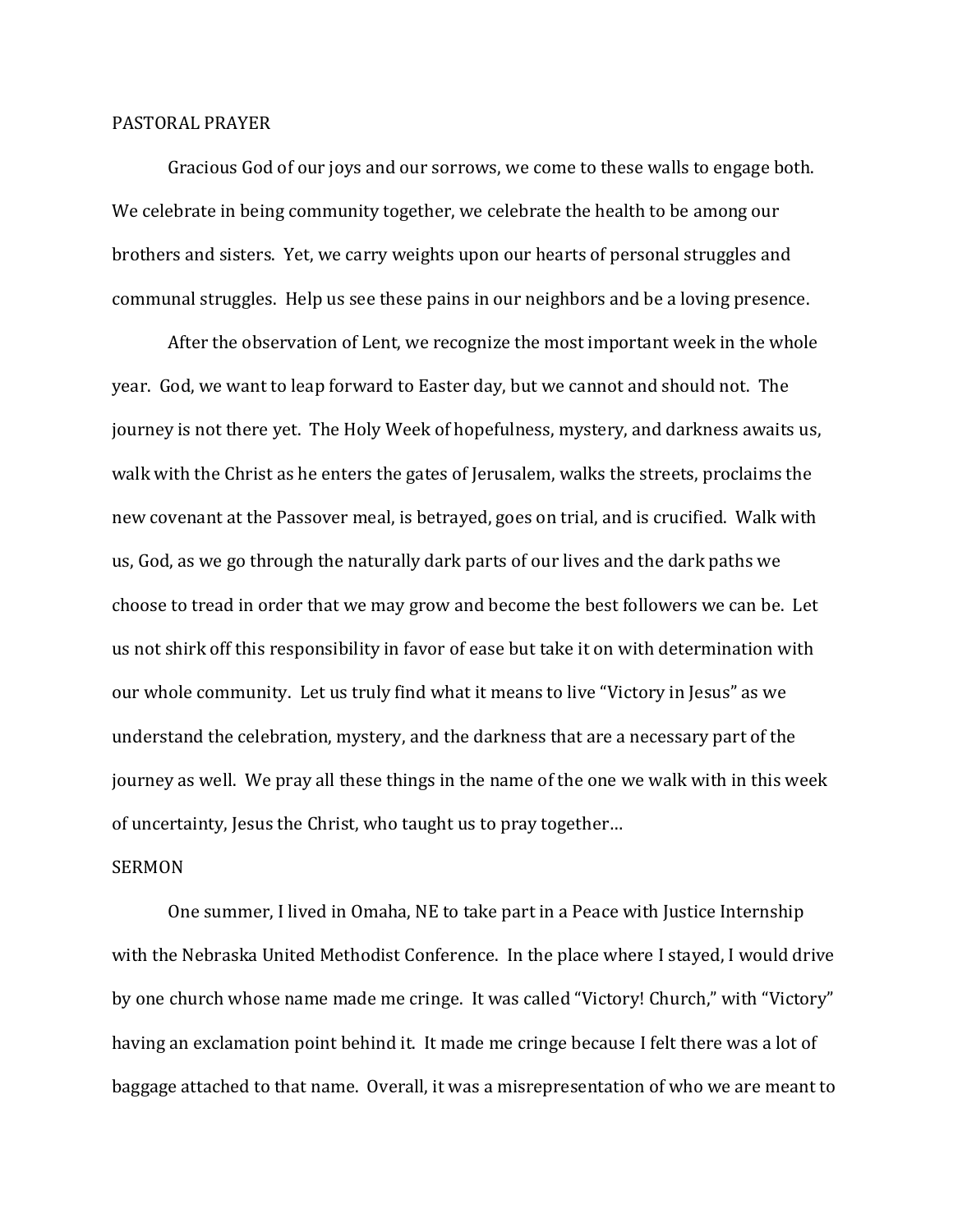be as Christians. It seemed to proclaim to me Christian joy without any responsibility and struggle. It seemed to proclaim that the Church was about ease instead of a journey that sometimes requires pain and distress. "Victory! Church" seemed to be about a world that has all of Easter and none of Holy Week.

 That is an unfaithful take on the life of the Christian. True, we are Christians because we proclaim victory in Jesus. Victory in Jesus, though, often seems cheap when we preach a gospel that focuses on happiness and personal salvation. Simply the journey of understanding this man Jesus Christ requires a lot of us, and this is the journey we must engage to discover true and lasting Victory in Jesus. Holy Week is a small representation of what this journey of Jesus Christ is. Holy Week is about the lessons that lead to the new day of Easter. Ultimately, Holy Week AND Easter together, not simply Easter, create true Victory in Jesus. In this, we can redefine "Victory in Jesus" through three days in Holy Week. In these days, we seek Palm Sunday hopefulness, Maundy Thursday mystery, and Good Friday darkness.

We begin this complicated week on a high note. Jesus comes into Jerusalem amidst praise and welcome. His entry, according to the book *The Last Week* by Marcus Borg and John Dominic Crossan, mocks royal entry. He's symbolically taking down the authorities and saying something new: their power is meaningless. The people praised Jesus with such radiance because they had hope that this man was going to change things immediately. This man was going to overthrow the Romans and life was going to be far different. As we know, it didn't happen that way, so they were disappointed. Was their hope faulty, or did they create a hope for themselves?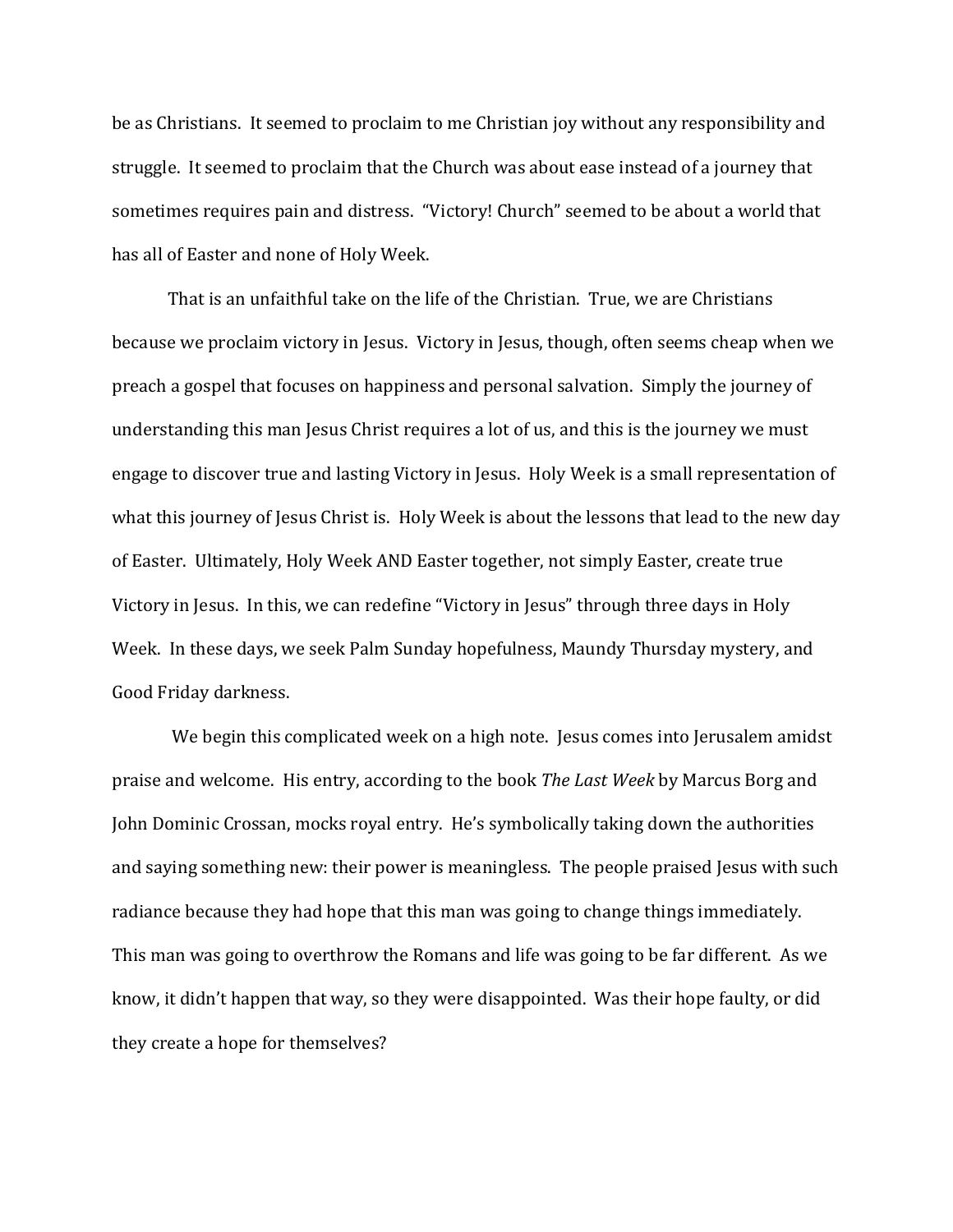The calling of the Christian life is a life of hopefulness. And hopefulness is not cheap, it's not an offhand belief, but lives deeply in the fact that God is a God that is with us. Sometimes that hopefulness can break apart due to some circumstance in our lives. Something happens that we don't expect, a loss, a realization, anything in which we felt our hopefulness attached, that hope can shatter. We can think that God has failed us. It can seem ungrounding, but it's also the opportunity to figure out where our hopefulness is rooted. I imagine this was the case when so many attached their hopefulness to this Jesus who they thought was going to be their warrior. Instead, he didn't take on the Romans by force, didn't overthrow them, but died at their hands like a criminal. Was their hopefulness attached to a rebellion with this man at its head or were their hopes attached to the greater message of God? In our case, it's difficult to sometimes see where our hopefulness can be attached. It can be difficult to see when we put our faith not in God but in the way we sometimes interpret scripture. If we interpret it in such a way that nothing bad can ever happen to us because we worship God, we will be disappointed in this complicated world. Our calling is to learn, to be open, and to root our hopefulness in the person of God alone. Everything else can disappoint us, but God will never disappoint us.

 On Maundy Thursday, we are presented with a mystery. What are these mysteries? It has nothing to do with any crime dramas you see on TV, and Sherlock Holmes won't help you hear either. "This Holy Mystery," tells us that the early church used the word "Mysterion," which we translate as mystery, for the sacraments. The sacraments are some mysteries we are presented with in the Church because they reveal things to us that our reason cannot deduce by itself. They are outward signs of grace. Christ himself was a sacrament, in that he was a sign of grace to us and provides us with understanding that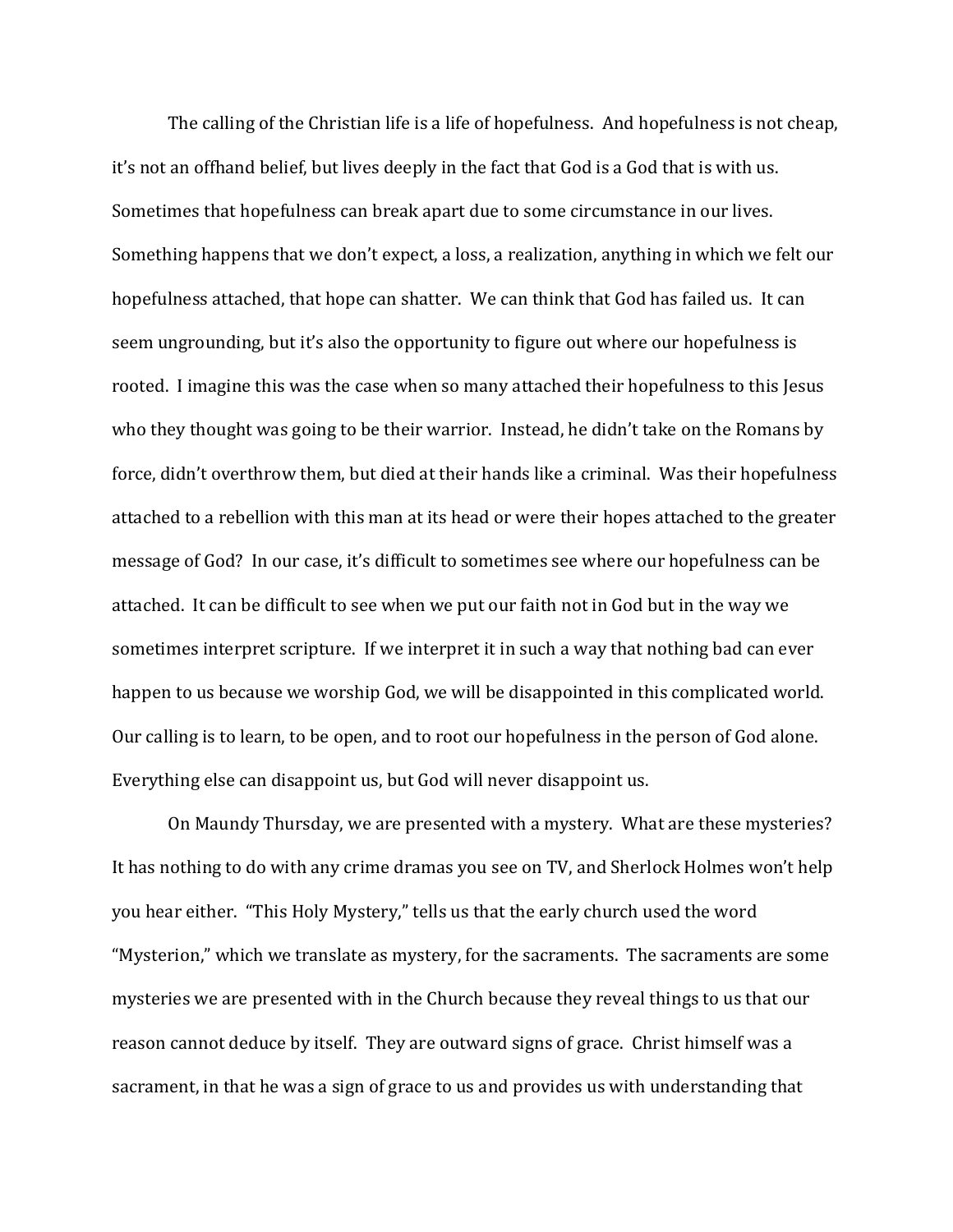transcends what we can deduce by our reason. Whenever we partake in a sacrament, we partake in a mystery. Baptism, it says, is our initiation sacrament into the Christian life. Through these ideas, Communion is how we maintain energy for the journey, says "This Holy Mystery." It's a rededication to the cause. The bread is broken, the cup is shared, and nothing is the same anymore.

What exactly is the bread and the cup we partake? Do we side with Catholic theology of transubstantiation, that the bread and cup become the actual Body and Blood of Jesus Christ at one point in the service? Are we to take on something more of Luther's belief of consubstantiation, that the bread and the cup take on the physical presence of Christ without actually becoming the Body and Blood? Are we to follow Zwingli's belief that it's only symbolic? The United Methodist belief I consider a faithful middle way. Through our partaking, we believe that Christ is present with us, and these elements are tangible signs of Christ's grace for and with us. We partake so that we may become the Body of Jesus Christ, the way that Christ works in our world; we become sacrament to the world to heal its wounds and tend its needs.

 We find a greater sense of its sanctity when we take on Holy Communion with utmost reverence, for we need it to keep up the energy for the journey. I seek to engage the ceremony of communion with recognition of its meaning. I ask us to come forward to receive the elements because, in the same way, we have to follow God's calling in action. I intentionally hand the bread to you because, with communion being a sign of grace, we receive grace; we do not take grace. I call it "The Bread of Life," for it is meant to be empowering to us on our walk with the Lord. It is meant to reenergize life into us. And it is always an us, not an I. Jesus is giving us a remembrance his presence and his mission, and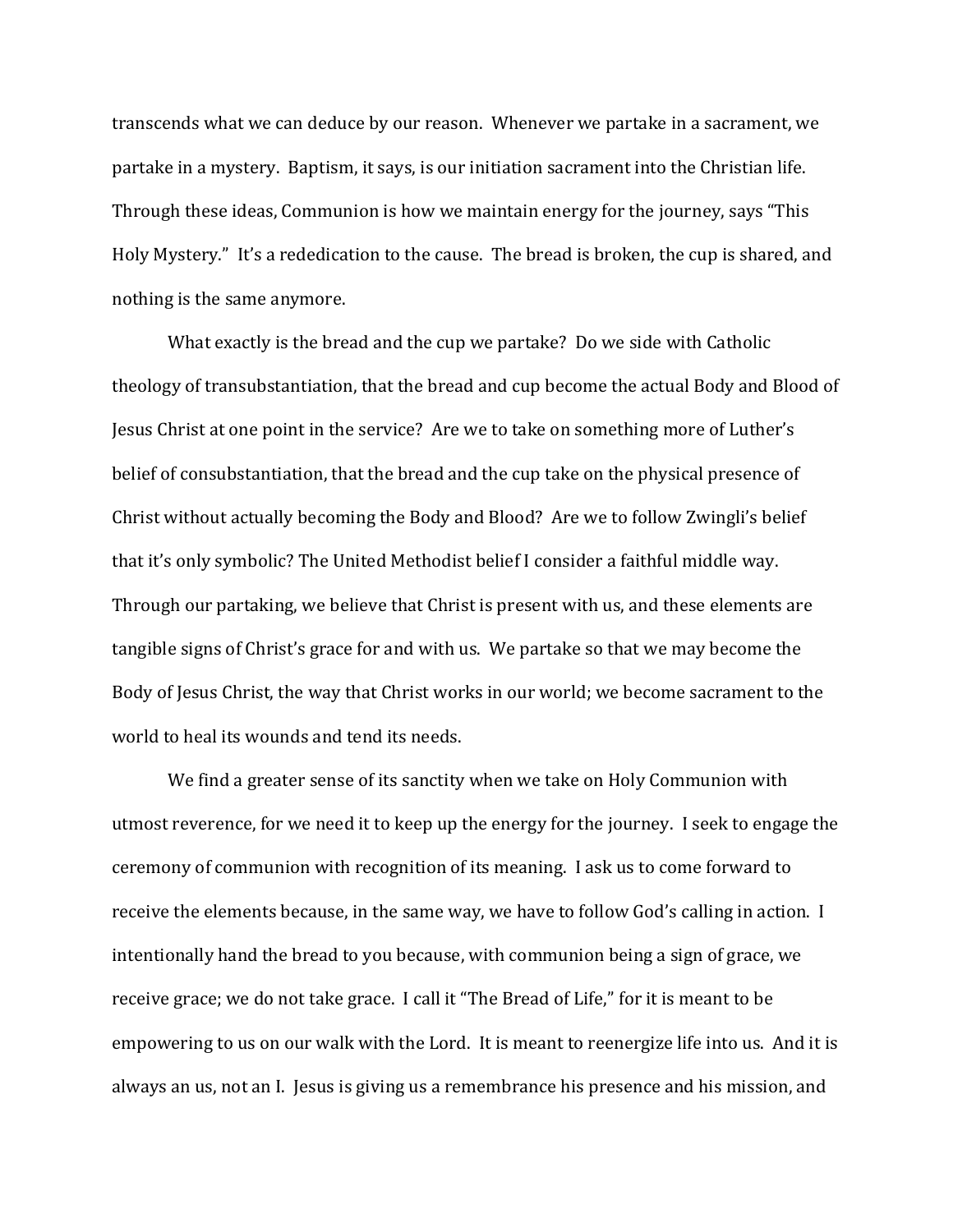we partake in it together and are energized to act on it together. It opens us to a greater connection. It allows us to partake in grace God freely gives us. All of this is a mystery, and that mystery is another piece that feeds victory.

 After the hopefulness of Palm Sunday and the mystery we engage with Maundy Thursday, we must turn to the darkness of Good Friday. Christ suffers and dies and sends all followers to the depths of darkness and hopelessness. When we think about the heights of happiness and the lows of absolute darkness, our thought shifts to something that incorporates the spectrum like sports. Nevertheless, in that small arena where there is no eternal consequence we find some life lessons. My favorite team of all time is the 1985 Chicago Bears, who had little trouble getting to Super Bowl XX and dominating the New England Patriots. How they got to that season was a different story. In 1984, the Bears had gone from a bad team to the playoffs. They played the San Francisco 49ers in the NFC Championship game, one game short of the Super Bowl. The 49ers did their best to absolutely embarrass the Bears, winning 23-0. The 49ers told the humiliated Bears, "Next time, bring your offense!" The Bears took this pain to heart and came back for the 1985 season with more motivation. Their story on the documentary *America's Game* said that they could not have gone into the 1985 season ready to do what they had to do unless they had gone through that humiliation. It was not an eternal defeat; it was a lesson that they used to make themselves better. The darkness comes, and we have a choice: take it and make ourselves better, or concede defeat.

 All of the dark times in our lives are not necessarily created equally. There is the darkness that comes naturally, and there is the darkness we should avoid. We recognize there is a time for darkness in our lives when it is natural, like the loss of a loved one or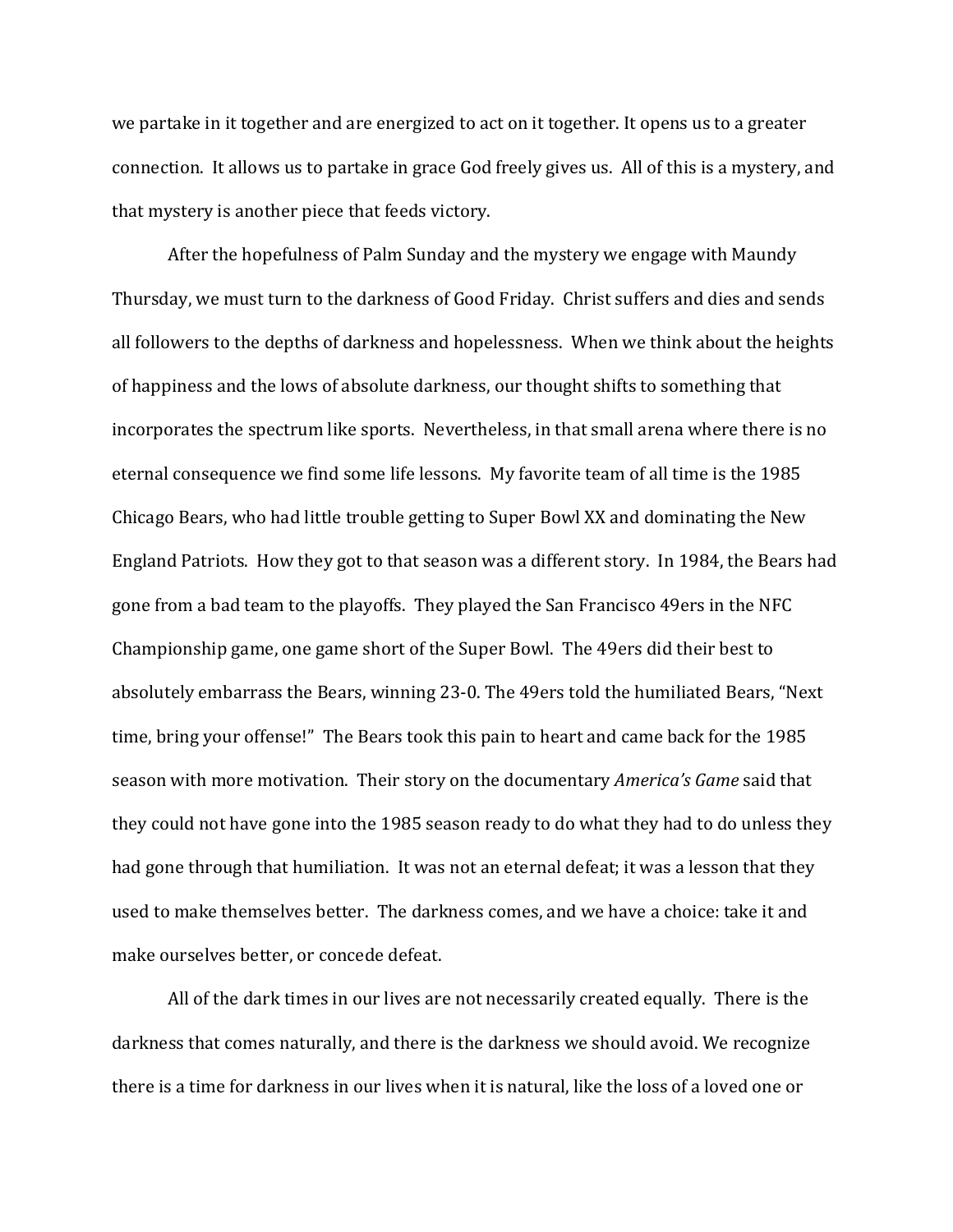when we are on a path of discernment and learning. There is also a time when darkness should be avoided. All too often, bad theologizing has told us that because Jesus suffered, we should consider suffering a good thing at all times. Women abused by their husbands should hold steadfastly because Jesus suffered. That is not the example of Jesus. Jesus is about life-giving, and those situations are about limiting life. There are times to grow, and there are times when darkness is intolerable and should be fought. In those times when we must sit in the darkness, we have difficult questions. "My God my God, why have you forsaken me?" Jesus calls out. Sometimes we feel like God has abandoned us; sometimes we feel like we are responsible for our pains and are being punished. It is the calling at the time to live deeply into the hopefulness that God is with us and God walks with us, even in the darkest of times. Although we feel so, we are never truly alone.

 When we think about all these things, we arrive at a new definition of "Victory in Jesus." Victory in Jesus does not mean that Jesus did all the work so we can rest comfortably. It means that we walk the same journey that he walked. It means we live in faithful hopefulness, feed on the mystery of the sacraments, and walk into darkness as he did. Victory in Jesus is a long journey that goes up and down, not about being happy at all times. Holy Week is difficult because it is not about happiness. This is a point we must consistently hear in our culture because we are just too tied up in being happy. But when it comes down to it, we shouldn't want happiness. We should want more. Happiness I consider being of-the-moment, temporary, a quick fix. When do we hear about happiness in the Bible? We don't! Instead, we hear something about joy. But that's for next week.

 Hopefulness, mystery, and darkness are necessary to understand how we live in Victory in Jesus. Faithful hopefulness roots itself in God alone in a complicated world.